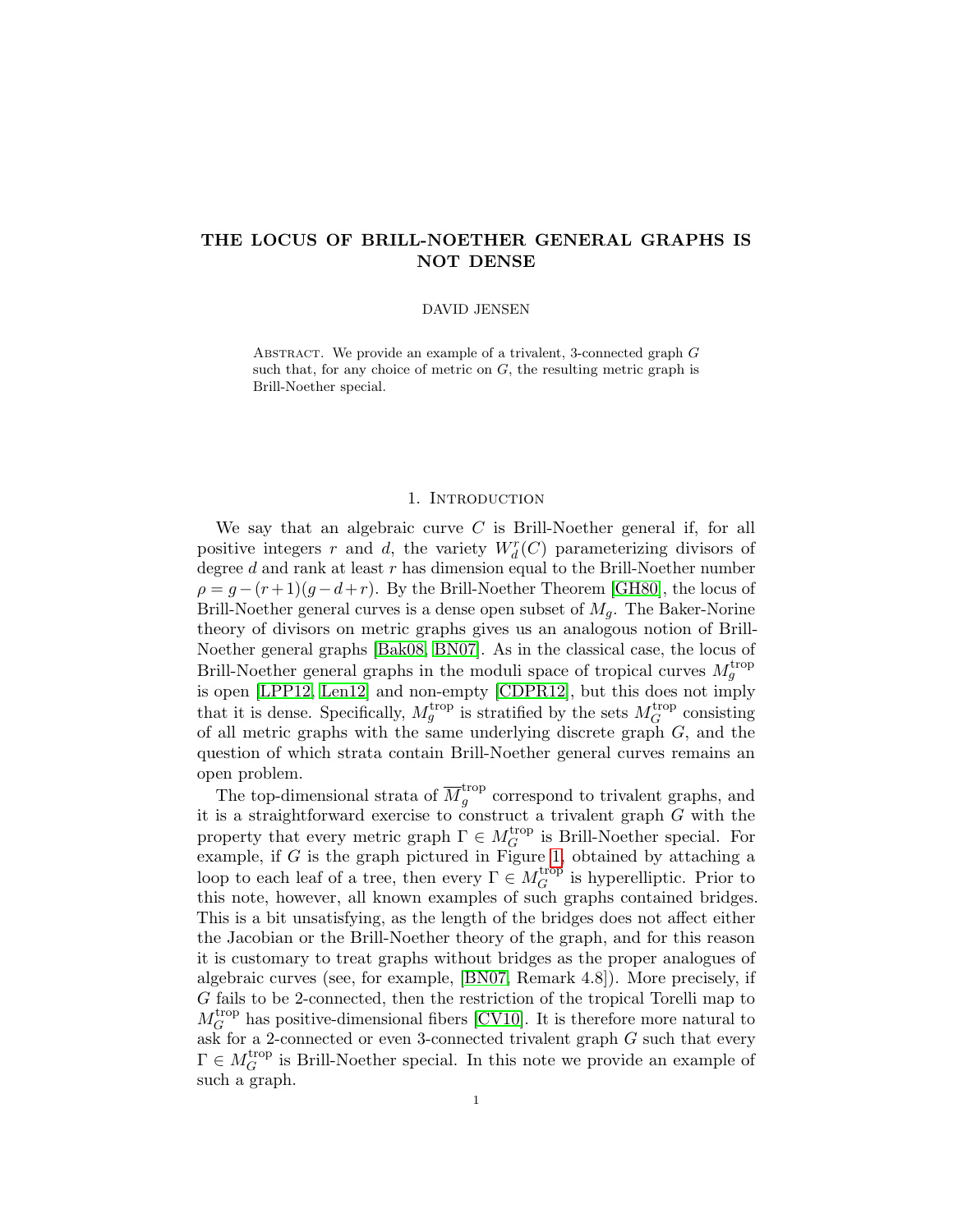

<span id="page-1-0"></span>FIGURE 1. A graph that is hyperelliptic for any choice of edge lengths

Our example is the Heawood graph, which is the Levi graph of the Fano plane. This graph, depicted in Figure [1,](#page-1-0) has 14 vertices, corresponding to the 7 points and 7 lines in the Fano plane, with an edge between two vertices if the corresponding point lies on the corresponding line. Our main result is the following.



Figure 2. The Heawood graph

<span id="page-1-1"></span>**Theorem 1.1.** If G is the Heawood graph, then any metric graph  $\Gamma \in M_G^{\text{trop}}$ G possesses a divisor of degree 7 and rank 2. Since  $g(G) = 8$ , every such metric  $graph \Gamma$  is Brill-Noether special.

The Fano plane is an example of a rank 3 matroid, and in [\[Car\]](#page-3-7) such matroids are studied in the context of the divisor lifting problem. More specifically, given a metric graph  $\Gamma$  and a divisor D on  $\Gamma$ , one can ask whether there exists an algebraic curve and a divisor on the curve of the same rank as D specializing to  $\Gamma$  and D respectively. Such a pair of a curve and a divisor is called a *lifting* of the pair  $(\Gamma, D)$ . Among the results of  $[Car]$  is the fact that, if  $\Gamma$  is the Heawood graph with all edges of length one, and D is the divisor of degree 7 and rank 2 described in Theorem [1.1,](#page-1-1) then the pair  $(\Gamma, D)$ admits a lifting over a valued field  $K$  if and only if the characteristic of  $K$  is 2. One consequence of Theorem [1.1](#page-1-1) is the following, which is valid in any characteristic.

<span id="page-1-2"></span>**Corollary 1.2.** Let G be the Heawood graph and let  $\Gamma \in M_G^{\text{trop}}$  $_G^{\text{trop}}$  have generic edge lengths. Then there exists a divisor  $D$  on  $\Gamma$  of degree  $\gamma$  and rank 2 such that the pair  $(\Gamma, D)$  does not admit a lifting.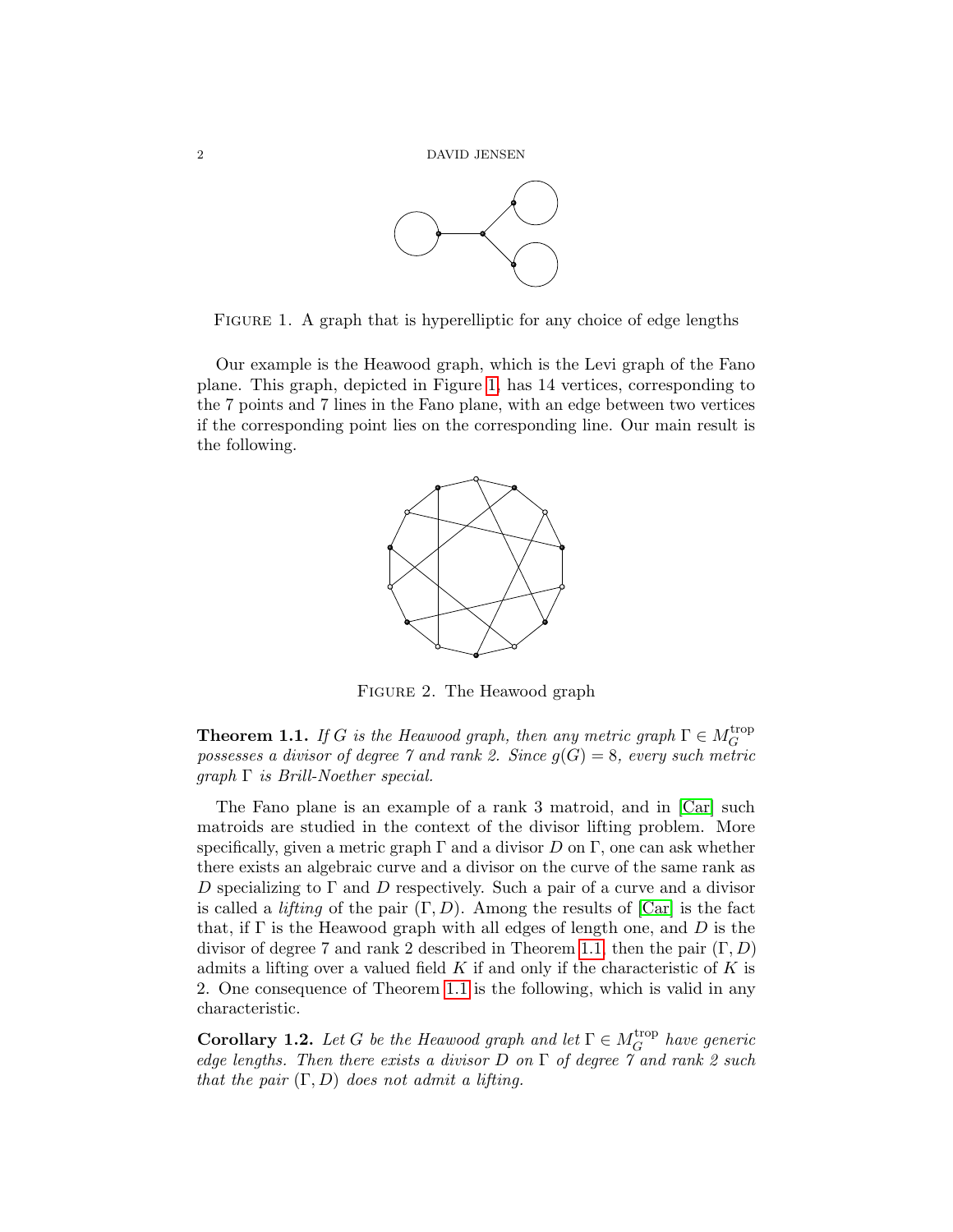Acknowledgments. This paper was written during a conference on specialization of divisors from curves to graphs at Banff International Research Station. We would like to thank Matt Baker, Dustin Cartwright, Ethan Cotterill, Yoav Len and Sam Payne for helpful conversations. The author was supported in part by an AMS Simons Travel Grant.

## 2. The Example

**Proposition 2.1.** Let G be a graph,  $B \subset V(G)$  a subset of the vertices of G, and  $D_B = \sum_{v \in B} v$ . If every cycle of G contains at least  $r + 1$  vertices in B, then for any metric graph  $\Gamma \in M_G^{\text{trop}}$  $G^{trop}$ , we have  $r_{\Gamma}(D_B) \geq r$ .

*Proof.* We prove this by induction on r, the case  $r = 0$  being obvious. By assumption, if  $r \geq 1$ , then every cycle in G contains at least 2 vertices in B. It follows that every boundary point of every component of B has outdegree 1, and hence by  $[Lu011, Theorem 3.16]$  B is a rank-determining set. From this we see that  $r_{\Gamma}(D_B) \geq r$  if and only if  $r_{\Gamma}(D_B - v) \geq r - 1$  for every  $v \in B$ . By assumption, however, every cycle in G contains at least r vertices in  $B \setminus \{v\}$ , so by our inductive hypothesis,  $r_{\Gamma}(D_B - v) \geq r - 1$ .

Recall that the girth of a graph is the minimum number of vertices in a cycle.

<span id="page-2-0"></span>**Corollary 2.2.** Let G be a bipartite graph. Fix a 2-coloring of the vertices and let B denote the set of vertices of one color. Then, for any metric graph  $\Gamma \in M_G^{\operatorname{trop}}$  $G^{trop}$ , we have

$$
r_{\Gamma}(D_B) \ge \frac{1}{2}\text{girth}(G) - 1.
$$

**Remark 2.3.** In general, the divisor  $D<sub>B</sub>$  may have much larger rank than the bound given in Corollary [2.2.](#page-2-0) For example, given any trivalent graph  $G$ , we may construct a bipartite graph  $G'$  by introducing a vertex in the middle of each edge of G. If B is the set of original vertices of the graph  $G$ , then  $D_B$ is the canonical divisor on  $G'$ , which is known to have rank  $g(G) - 1$ . Since there exist graphs of arbitrarily high genus with girth 1, we may construct divisors of the form  $D_B$  for which the bound is arbitrarily bad.

Proof of Theorem [1.1.](#page-1-1) The Heawood graph is a bipartite graph of girth 6, so by Corollary [2.2](#page-2-0) the divisor  $D_B$  has rank at least 2. To see that the rank is exactly 2, choose any two vertices  $v_1 \neq v_2 \in B$  and note that by Dhar's burning algorithm [\[Dha90\]](#page-3-9), the divisor  $D_B - v_1 - v_2$  is v<sub>1</sub>-reduced. (For an exposition of Dhar's algorithm for metric graphs, see [\[Luo11,](#page-3-8) Algorithm  $2.5$ .)

Remark 2.4. Corollary [2.2](#page-2-0) does not yield any other example of a graph G such that every metric graph  $\Gamma \in M_G^{\text{trop}}$  $_G^{\text{trop}}$  is Brill-Noether special. Indeed, the Heawood graph is the only trivalent graph satisfying the inequality

$$
\frac{1}{4}\text{girth}(G)^2 > g(G).
$$